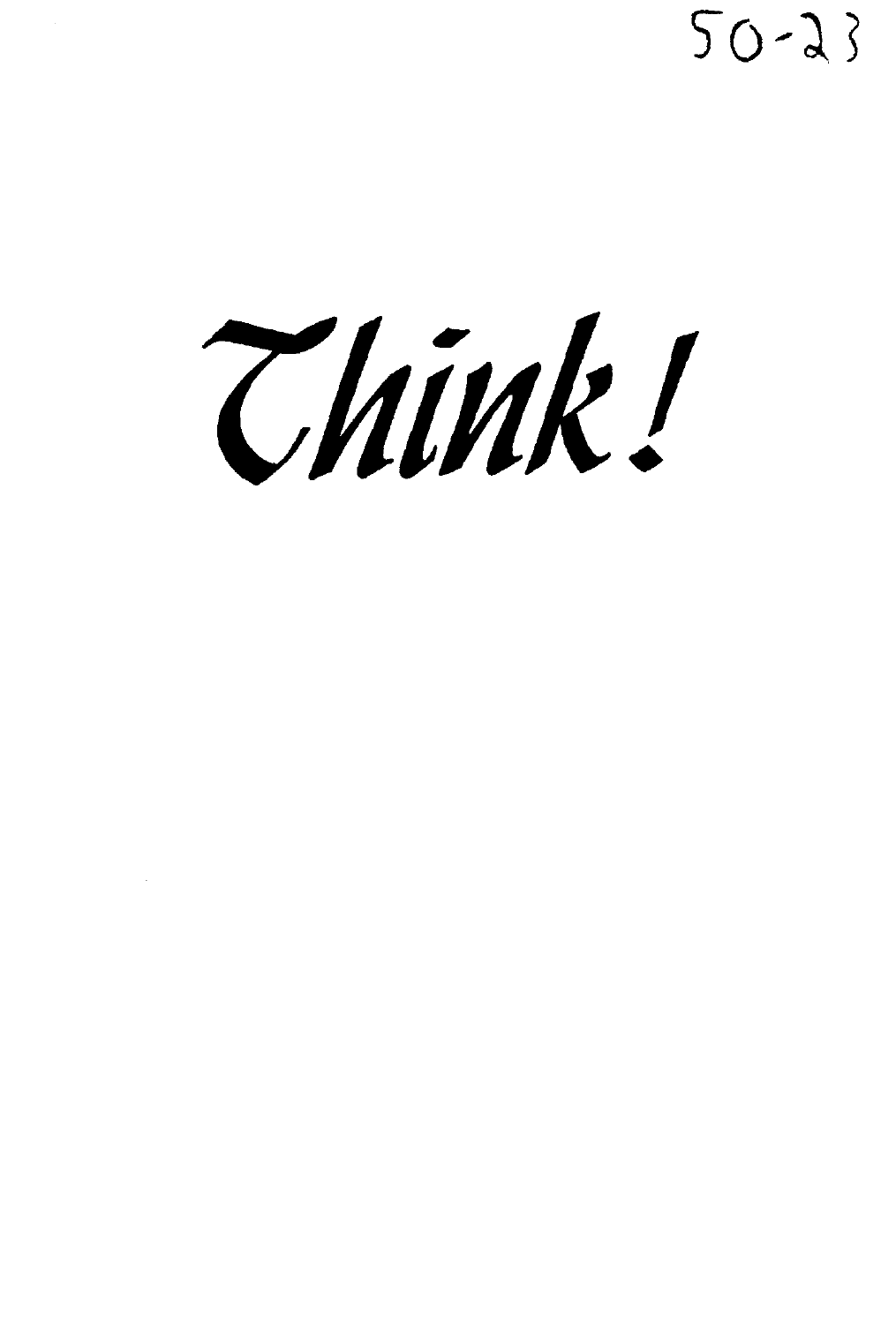$50 - 23$ 

## WHAT DO YOU  $MEAN -$

# THINK

Copyright 1950. G. Lake Imes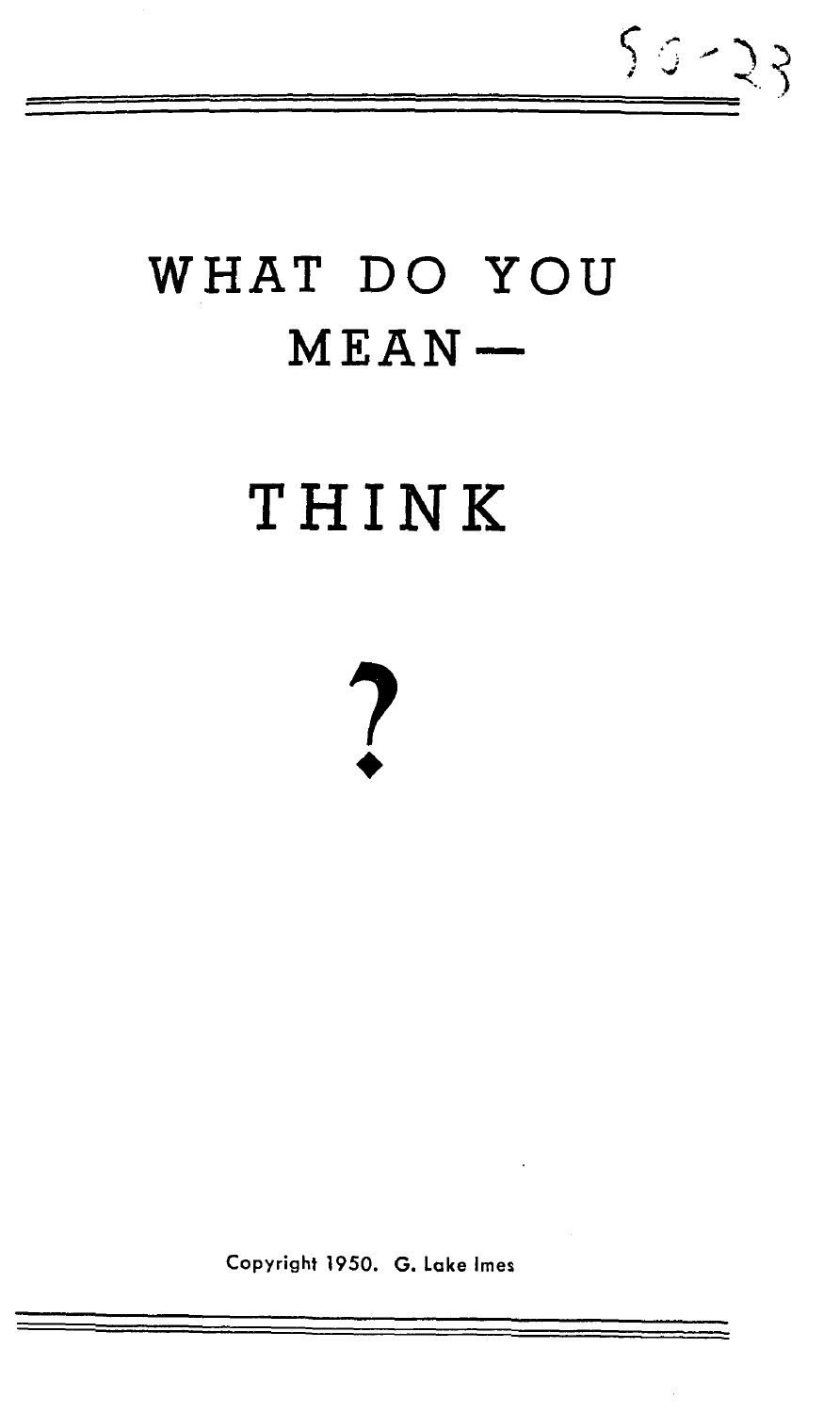## THINK

#### WHAT DO YOU MEAN-THINK?

TOP FLIGHT BUSINESS MEN will tell you<br>
that the ability to think is the rarest commodity in the industrial and commercial world. Executives in every field-manufacturing, construction, distribution, transportation, communication, promotion, salesmanship, advertising, personnel directing, public relations-everywhere those who are responsible for results are crying for men and women who can use their heads when put on their own.

Such people are scarce, as hard to find as the proverbial needle in a haystack. Some executives will tell you that they cannot be had for love or money. When one turns up he is worth his weight in gold--or diamonds, even.

## **Demand**

Certain it is that the demand for people who can think far exceeds the supply. And the greater our expansion in commerce and industry, the greater is the demand for people who think, for people who use their heads in the performance of their duties and the solution of their problems.

Not long ago I talked with a man who had a big promotion job on his hands. He was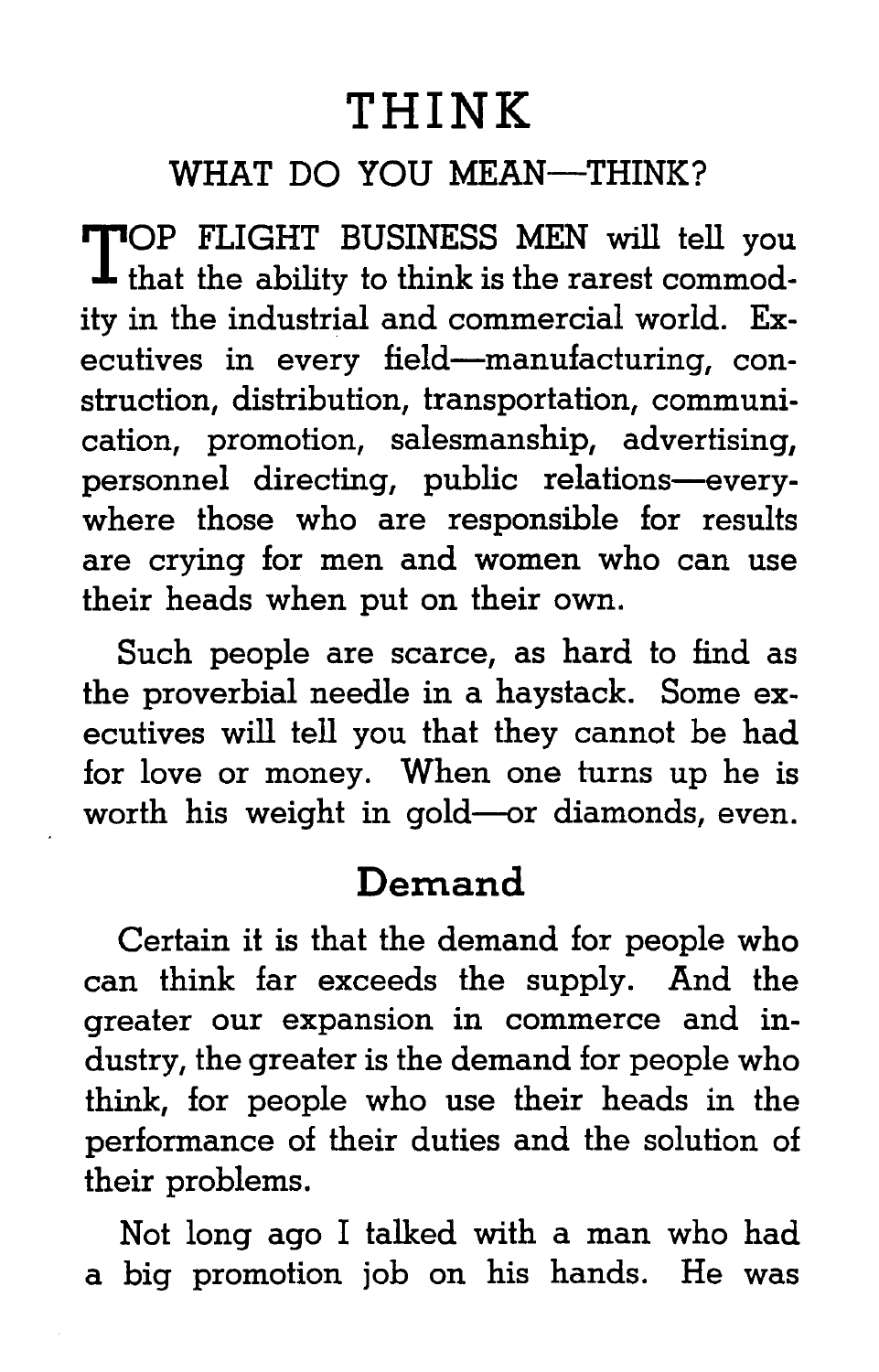lamenting his inability to find men for his organization who could take an idea and develop it without the need for direction or supervision, men who could be depended upon to think for themselves and find the right answers. The growth of any business, of any enterprise, depends on the number of such people who can be incorporated into the organization at strategic points.

For such people the rewards are unlimited. Executives are on the lookout for men of this type. The competition for their services is always keen. Are you that kind of man?

NOW you are asking, "What does it take?" "What do you mean-Think?" "Doesn't everybody think?" The answer is-Sometimes, but not much!

What passes for thinking in most of us is scarcely more than a mental process by which we resurrect past experiences and follow the paths already beaten in the brain. When a situation arises for which there is no precedent, no path already marked out for us, we become confused and are finally lost.

What executives are looking for is the type of mind that is able to recognize the new elements in a situation and to carve out new channels of thought and action appropriate to the new circumstances and calculated to achieve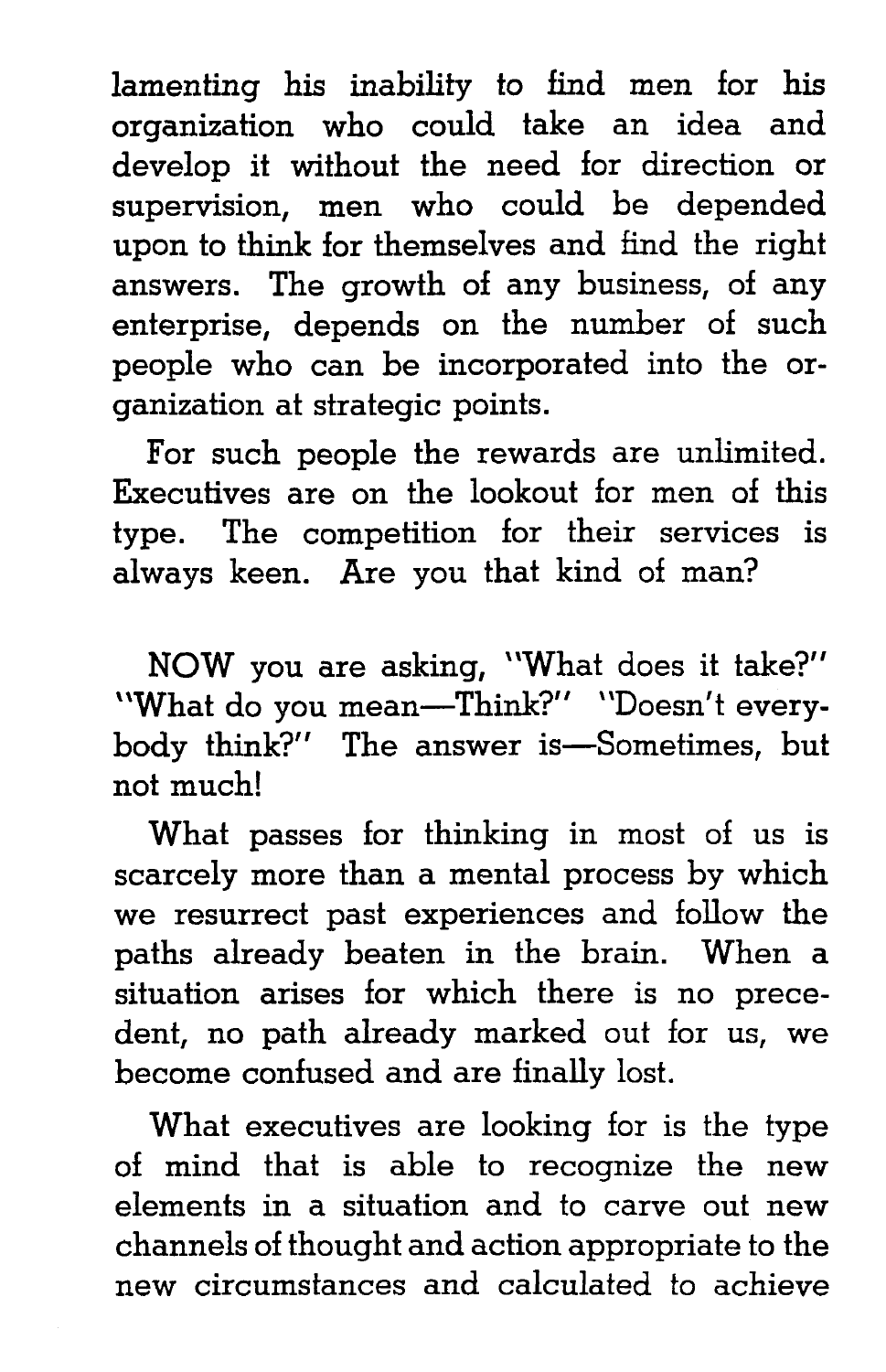the desired results. This is *Real* **Thinking!**  It is in demand in every field-science, religion, literature, art, education, social service, government, every area of human endeavor.

This is the area where progress is made. It is vital to growth and development. Without it there is stagnation and decay. It is the fertilizing element in all human activity. It is the difference between mediocrity and genius. Its possession makes one man stand out like a mountain on a plain. It is what we mean by "creative thinking."

The man who has it is bound to rise. You cannot keep him down. He surmounts obstacles. He overcomes difficulties. He creates new ways and methods. He solves hard problems. He forges ahead and nothing defeats him.

SOME MEN are born with it. They are the pioneers of progress. Their names stand out like peaks in a mountain range-Benjamin Franklin, Thomas Jefferson, Abraham Lincoln, Thomas Edison, the Wright Brothers, Charles Lindberg, Luther Burbank, Henry Ford, Charles Steinmetz, Booker Washington, George Washington Carver, John Wanamaker, Andrew Carnegie, Julius Rosenwald, Christopher Columbus, Napoleon Bonaparte, George Washington, to mention only a few.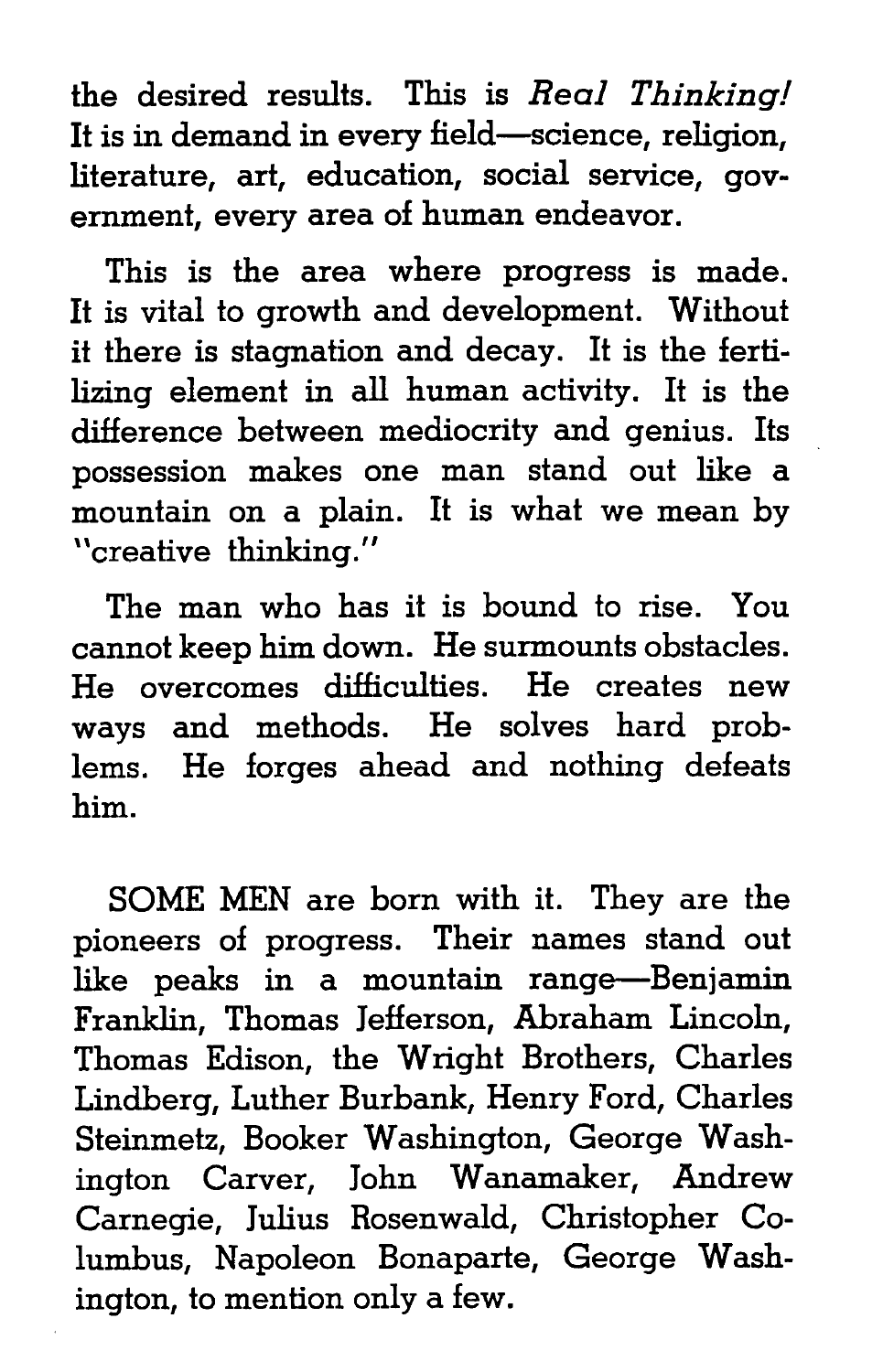Other men have had it in lesser degree. They are the spark plugs, the key men in their organizations. They stand out for their quick thinking, their originality, their record of accomplishment. They are the men we call leaders.

But any man, unless he is a moron, is capable of the same thing in some degree. A little coaching, a little prodding will start him off in new directions, will stir up talents that he never thought he had. But there is no great mystery about this kind of thinking. It follows the same process in all the men just mentioned. It must follow the same process in other men.

What follows is a description of that process. It may serve as a guide to the man who would lift himself out of the rut of mediocrity. It will make him indispensable to the organization that employs him.

## **Thinking Is Observation**

The first step in Thinking is to get your facts together-all the facts. Don't assume that you already know all the facts! Investigate! Inspect! Examine! Explore! Search! Inquire! Whatever is necessary to put you in possession of all the facts, all the relevant facts, do that!

The average **man** is apt to think he knows all there is to be known about a given subject,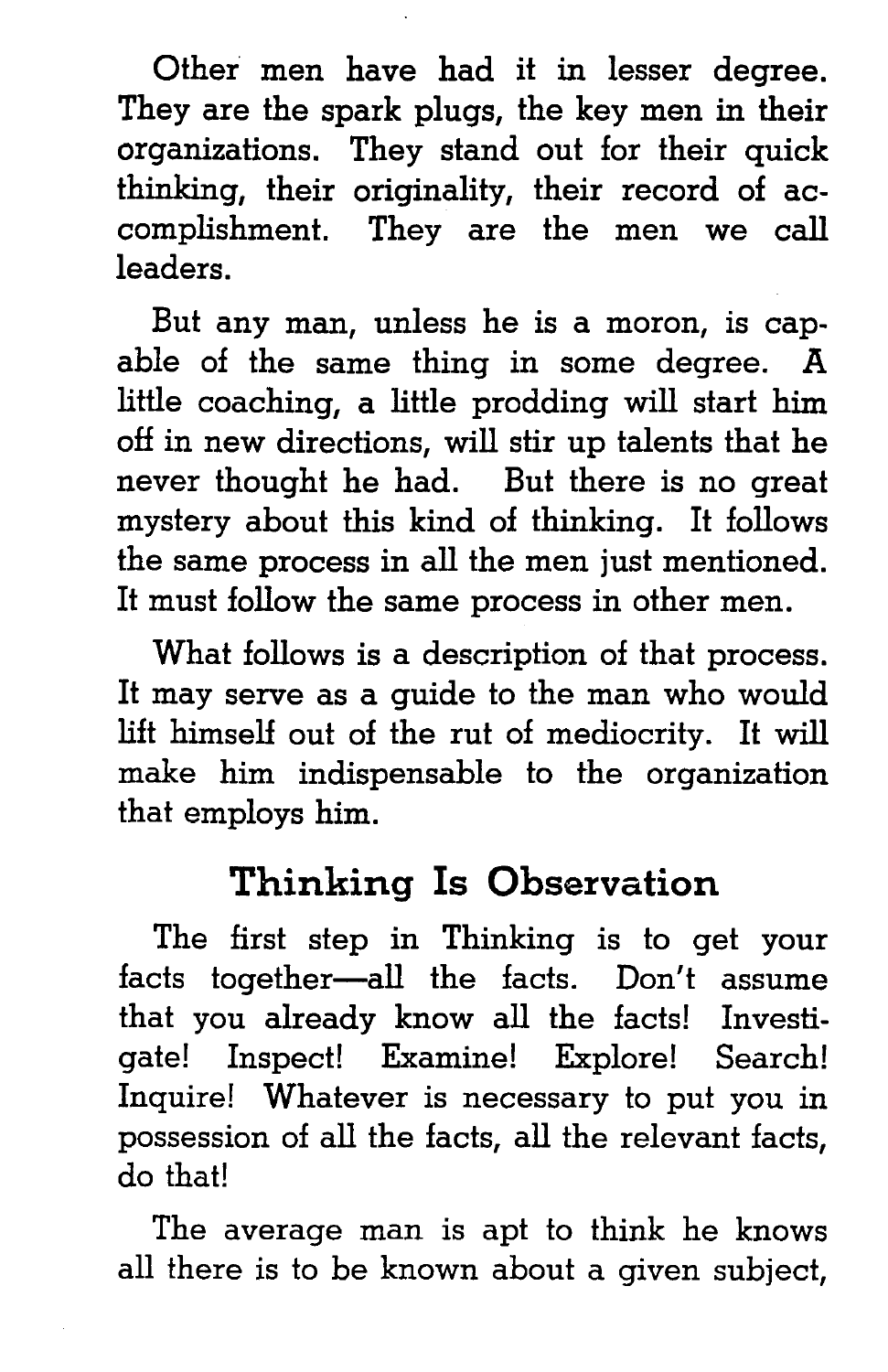especially if he has been dealing with it for a long time. But such familiarity often creates a closed mind, and eventually the eyes, too, are closed. As a result many details are overlooked, or even one small detail that later proves to be critical, the one around which the whole problem revolves. And that is where progress stops.

Ben Franklin put it this way: "For want of a nail the shoe was lost; for want of a shoe the horse was lost; for want of a horse the rider was lost;" and some one has added: "for want of the rider the battle was lost." That's how important the facts are. That is why Observation is the First Step in Thinking.

#### **Thinkinq Is Analysis**

The next step in thinking is Analysis, the study of the relations between facts. This, too, is observation but of facts not apparent to the eye or other senses. Analysis involves comparison. It observes the relation of cause **and**  effect, the arrangement of categories, whether of size or weight, color, sequence, variation or quality. It measures reactions, notes changes, traces continuities.

This is where real thinking begins. It is where most men fail. Analysis calls for insight, a deeper kind of observation. It looks for the facts behind the facts. The ability to think at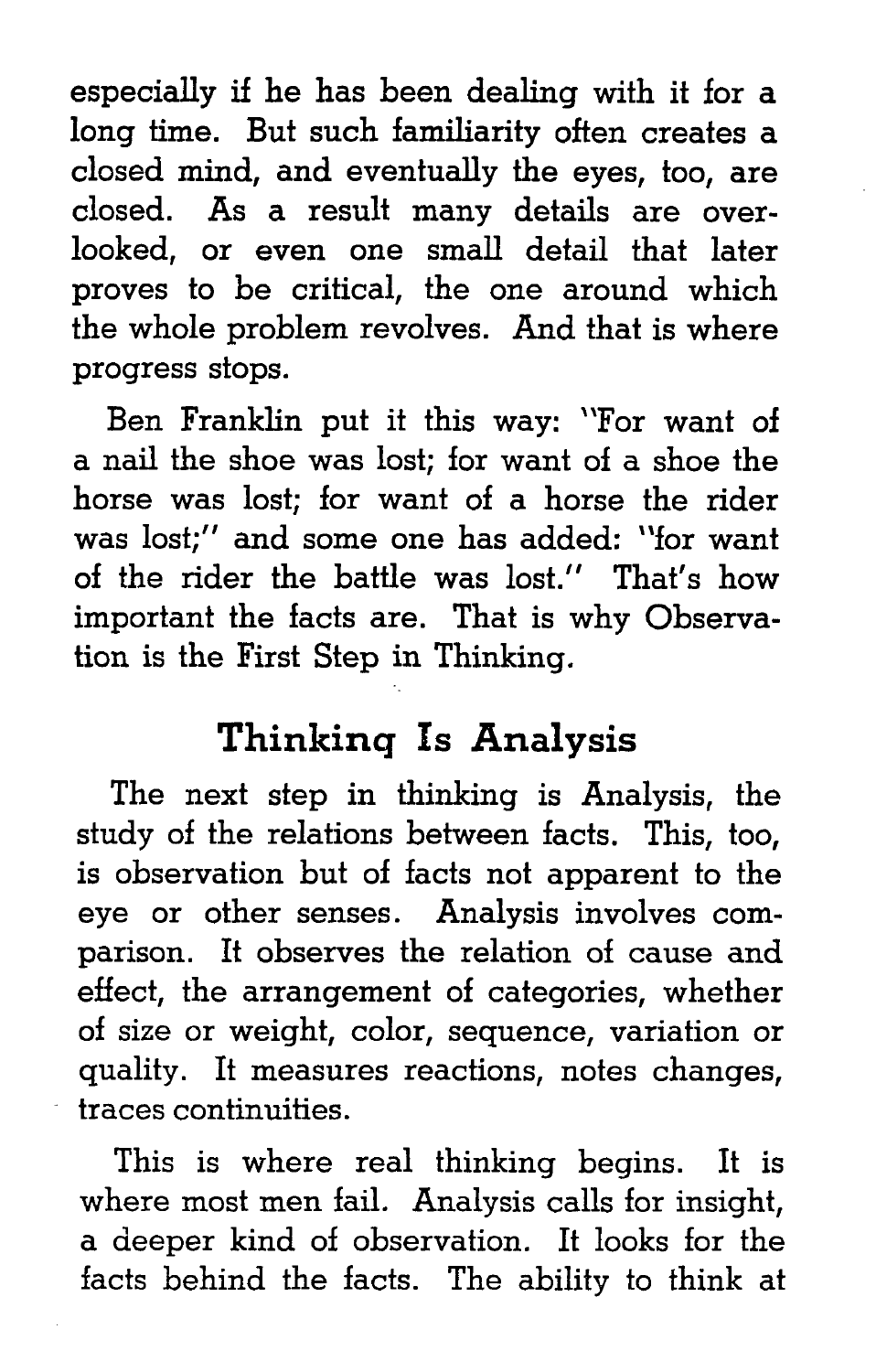this level is the ability to discern relations that underlie the obvious phenomena.

All this takes place in the mind. The brain is the tool for this kind of work. The brain interprets what the eye sees, the hand feels, the instruments measure. Without this faculty the man is himself only a tool, a cog in a machine, doing only what he is told to do or what he has been trained to do.

This kind of thinking calls for an inquisitive mind, a mind that asks how? and why?, that looks beneath the surface and never stops asking questions. It is the kind of mind that takes things apart and puts them together again or makes new combinations. The man who has this kind of mind will go places, will make a place for himself wherever he goes. He has what it takes to make an executive. He makes himself indispensable.

#### **Thinking Is Evaluation**

Evaluation comes next in the process called thinking. This, too, is a function of the brain. To evaluate is to distinguish between the important and the unimportant. Importance is gauged by objectives. What is important for one purpose may be unimportant for another. Value or importance may depend upon a wide variety of factors. In dealing with things, value is determined by physical factors, in some **in-**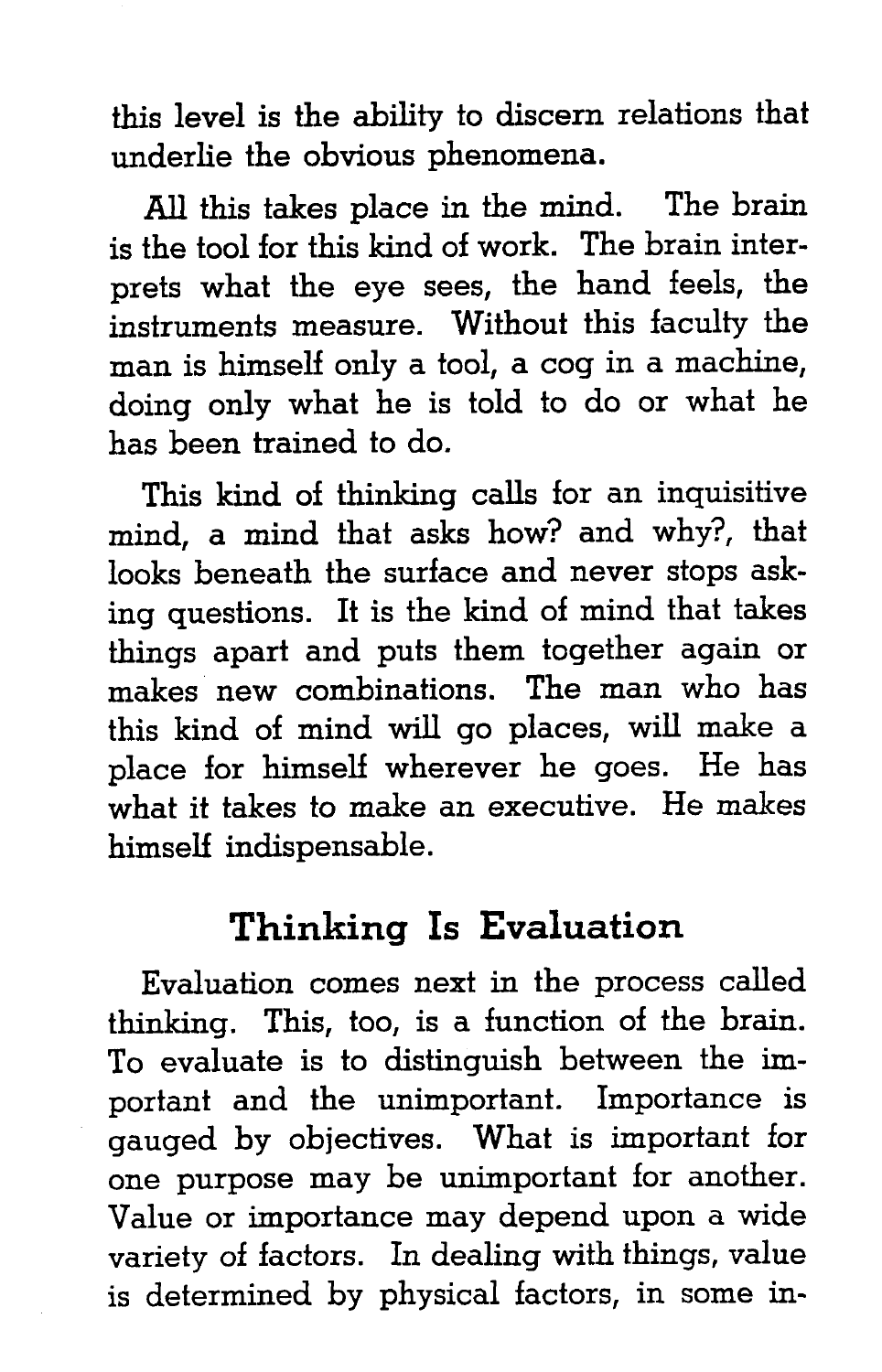stances small, in others large. In dealing with human problems value will depend upon personality factors, sometimes obvious, sometimes obscure.

In matters of this kind the determination of value is assisted by a knowledge of facts beyond immediate observation. Here is where education comes in, the kind of education, ..whether acquired in schools or from experience, that equips the mind with a wide range of factual data and trains it in the processes and habits of accurate observation and critical appraisal.

This kind of work--analysis--calls for a quick mind, a keen mind, an alert mind, a disciplined mind. The man who has it is marked for advancement. Before long the front office will be sending for him to help with its problems.

#### **Thinking Is Imagination**

From this point on the vital element in thinking is Imagination. At this stage thinking becomes creative. Here is where the Thinker draws upon all his resources of knowledge and experience to solve his problem. Here is where originality comes into play. In the use of his imagination the Thinker adds to his immediate observations all the data gathered from other sources that may throw light on his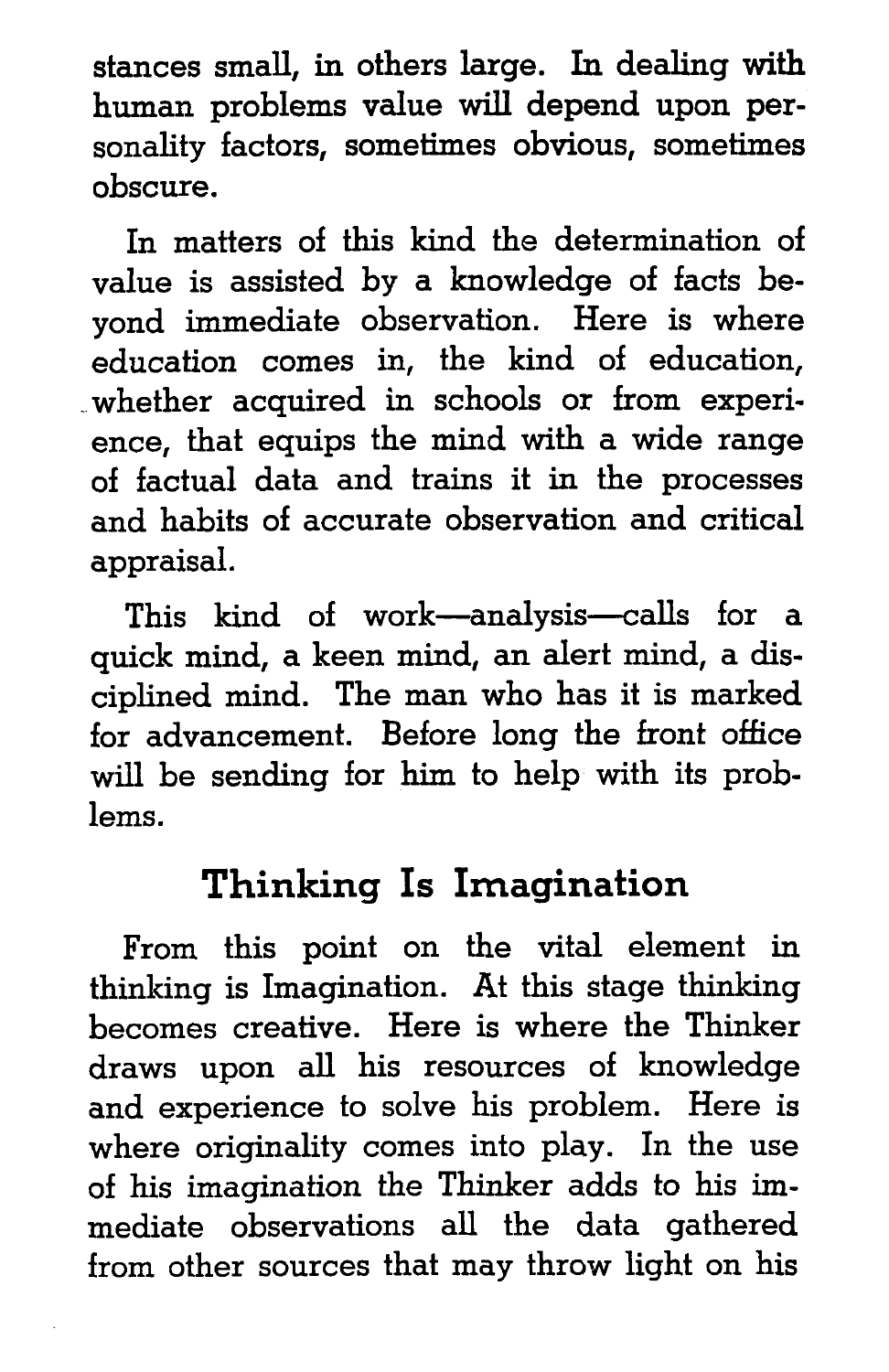present problem. His brain becomes something like the old gadget called a kaleidoscope. It takes all the assembled material and turns it over and over, selecting, rejecting, arranging it into different patterns, until the right answer is found, until the pattern appears that fits his needs.

Imagination, creative thinking, is what men ordinarily mean by intelligence. It is the ability to assemble facts in orderly arrangement for the solution of a particular problem or the accomplishment of a desired objective. Creative thinking supplies the missing factors that other men look for in vain.

It is imagination that solves riddles, that discovers the answers to perplexing questions, that brings up the solution to vexing problems. The man who has it, of the right sort, has the solution of his own problem right in his hand. He is invaluable to any business. He is the key to successful enterprise. Without him it is impossible to operate. All successful executives have it.

## Thinking Is **Execution**

The final step in thinking is Execution. The acid test of all that has gone before is . . . Will it work? This is the climax and proof of all thinking. It is the difference between thinking and dreaming. The Dreamer turns things over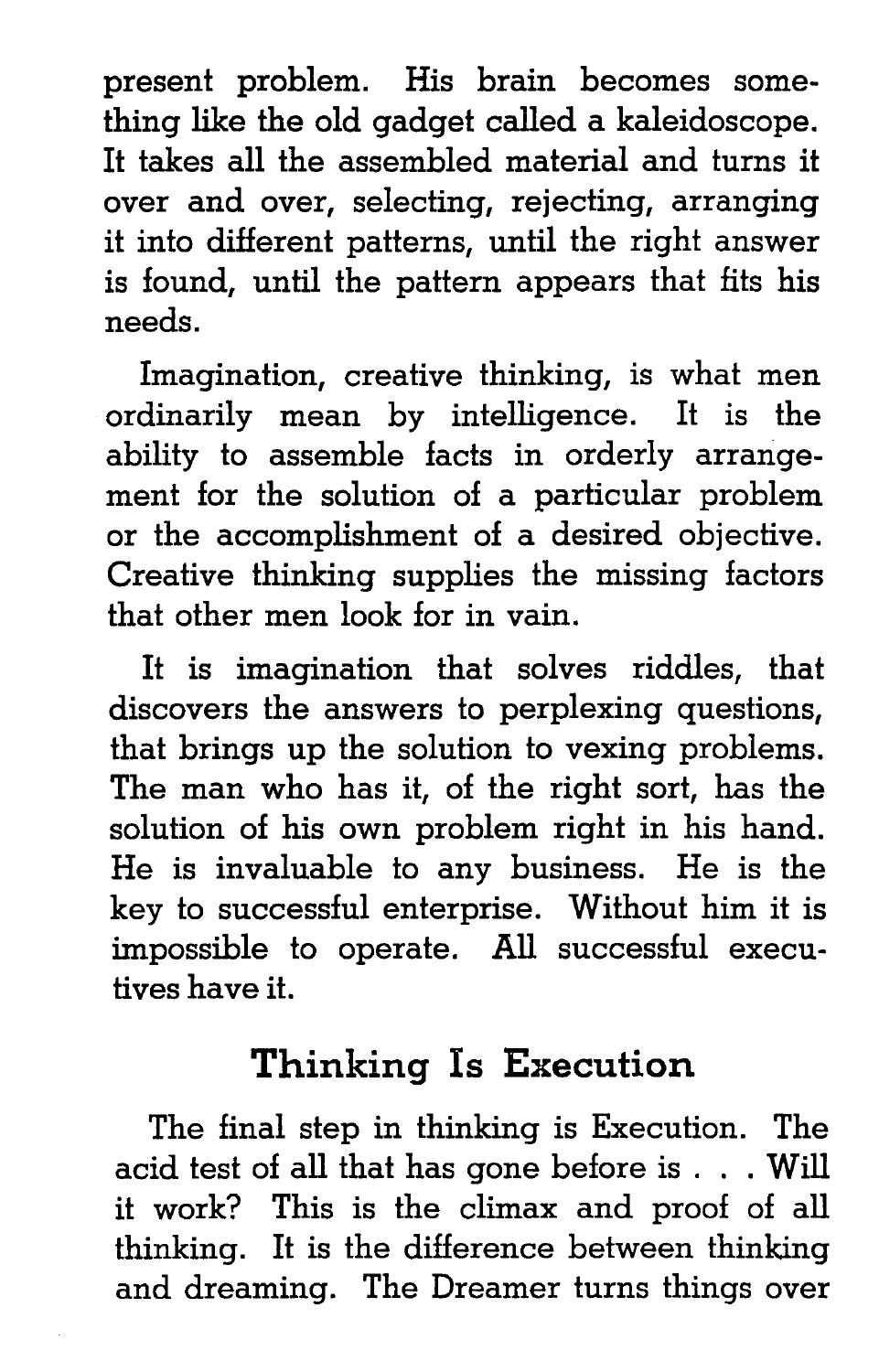and over in his mind in endless contemplation. The Thinker puts his ideas into operation.

If they don't work, there is something wrong somewhere. A man may think he has the right answer until he puts his theories to the test of operation. Not till he tries to make it work does he discover his error-an oversight, a miscalculation, a misinterpretation, a blunder.

If he is made of the right stuff he goes back over the whole thing, checking at every point till he uncovers the flaw. It may not show up at first, but he keeps at it till he puts his finger on the weak spot and then proceeds once more to demonstrate his conclusionsto make them work.

What began as theory, as speculation, becomes in the process of Execution a proven fact-the end product of Creative Thinking.

#### **Rewards**

It is creative thinking that carries the office boy to the presidency, that moves the brakeman, the telegraph operator, the section hand to the head of the company. Without it business could not operate for a day, the wheels of production would cease to turn, the entire business structure would collapse.

Have you got it? It is invaluable to any